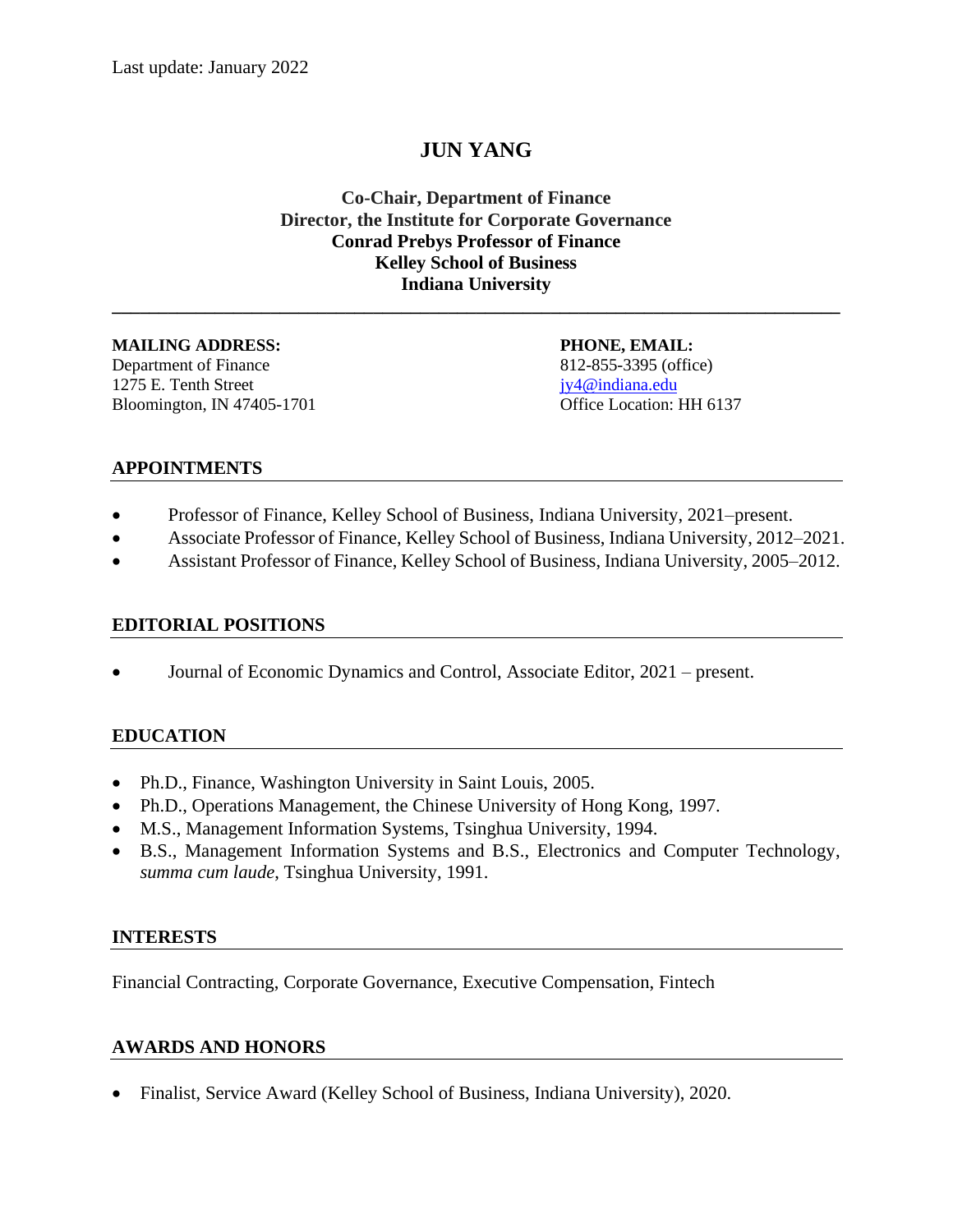- Finalist, John L. Weinberg Best Paper Award at the Corporate Governance Symposium, 2017.
- Best Paper Award at Financial Institutions, Regulation and Corporate Governance Conference, 2016.
- Best Paper Award in Corporate Finance from the EFMA, 2016.
- Research Excellence Award (Kelley School of Business, Indiana University), 2016.
- Trustees Teaching Award (Kelley School of Business, Indiana University), 2015.
- Research Excellence Award (Kelley School of Business, Indiana University), 2010.
- Finalist, Trustees Teaching Award (Kelley School of Business, Indiana University), 2008, 2010, 2012.
- Arthur M. Weimer Faculty Fellow, 2019–2021.
- ArcelorMittal USA Faculty Fellow, 2016–2019.
- 3M Jr. Faculty Fellow (Kelley School of Business, Indiana University), 2010–2012.

#### **PUBLICATIONS**

User Interface and First-hand Experience in Retail Investing (with Li Liao, Zhengwei Wang, Jia Xiang, and Hongjun Yan), 2021. *Review of Financial Studies* 34*,* 4486–4523.

Paying by Donating: Corporate Donations Affiliated with Independent Directors (with Ye Cai and Jin Xu), 2021. *Review of Financial Studies* 34, 618–660.

[Finalist, John L. Weinberg Best Paper Award at the Corporate Governance Symposium (2017)]

Pay Me Now (and Later): Pension Benefit Manipulation before Plan Freezes and Executive Retirement (with Irina Stefanescu, Yupeng Wang, and Kangzhen Xie), 2018. *Journal of Financial Economics* 127, 152–173.

[Won the Best Paper Award at [Financial Institutions, Regulation and Corporate Governance](http://www.eventbrite.com.au/e/financial-institutions-regulation-and-corporate-governance-fircg-conference-registration-19774729749?utm_source=eb_email&utm_medium=email&utm_campaign=order_confirmation_email&utm_term=eventname&ref=eemailordconf)  [Conference](http://www.eventbrite.com.au/e/financial-institutions-regulation-and-corporate-governance-fircg-conference-registration-19774729749?utm_source=eb_email&utm_medium=email&utm_campaign=order_confirmation_email&utm_term=eventname&ref=eemailordconf) (2016); Won the Best Paper Award at EFMA (2016)]

Explaining CEO Retention in Misreporting Firms (with Daniel Beneish and Cassandra Marshall), 2017. *Journal of Financial Economics* 123, 512–535.

Golden Hellos: Signing Bonuses for New Top Executives (with Jin Xu), 2016. *Journal of Financial Economics* 122, 175–195.

Executive Stock Options and Earnings Management: A Theoretical and Empirical Analysis (with Ohad Kadan), 2016. *Quarterly Journal of Finance* 6, 1–39 (lead article).

Is Disclosure an Effective Cleansing Mechanism? The Dynamics of Compensation Peer Benchmarking (with Michael Faulkender), 2013. *Review of Financial Studies* 26, 806–839.

The Economics of Super Managers (with Nina Baranchuk and Glenn MacDonald), 2011. *Review of Financial Studies* 24, 3321–3368.

Renegotiation-Proof Contracting, Disclosure, and Incentives for Efficient Investment (with Nina Baranchuk and Philip Dybvig), 2010. *Journal of Economic Theory* 145, 1805–1836.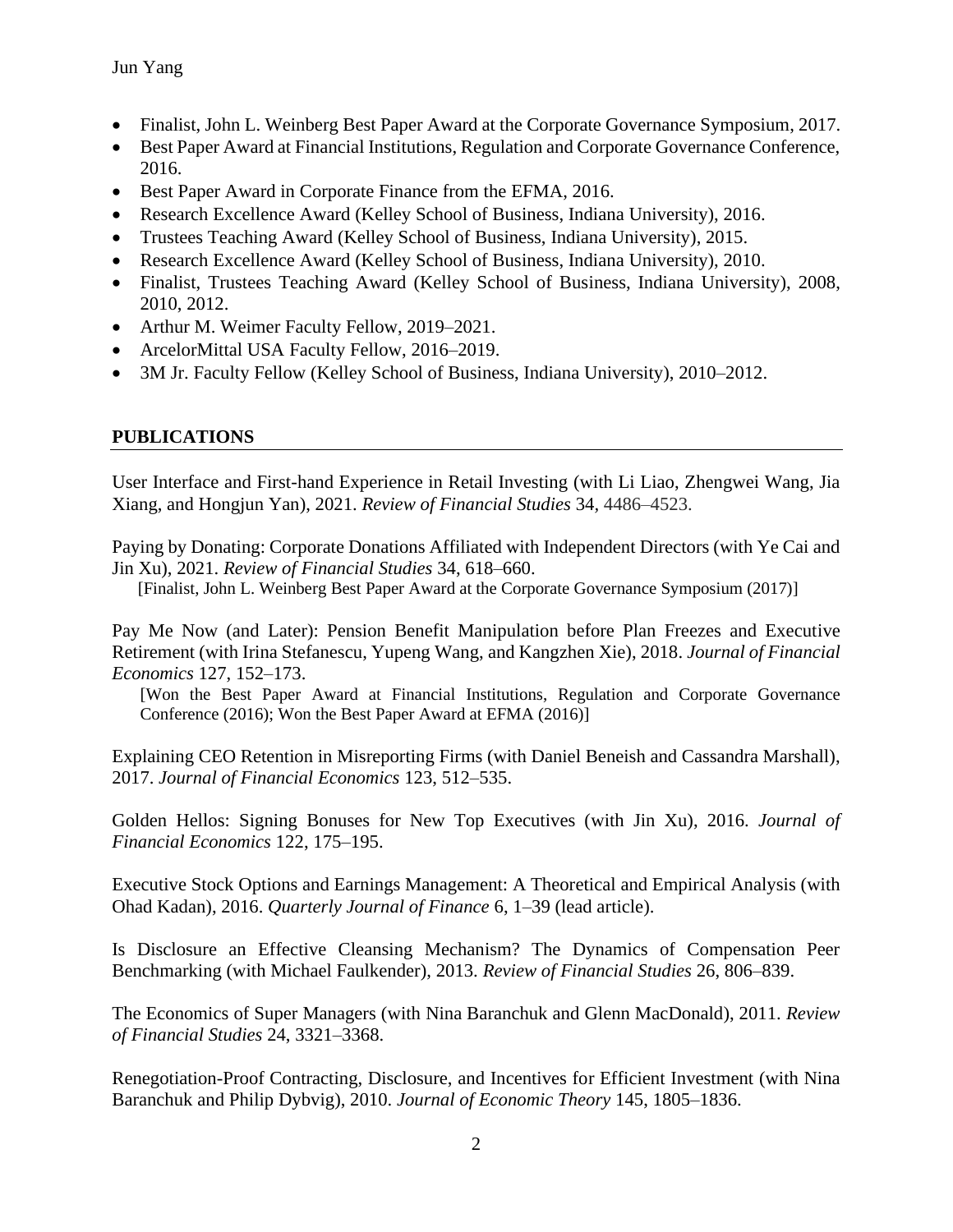Inside the Black Box: The Role and Composition of Compensation Peer Groups (with Michael Faulkender), 2010. *Journal of Financial Economics* 96, 257–270.

Timing of Effort and Reward: Three-sided Moral Hazard in a Continuous-Time Model, 2010. *Management Science* 56, 1568–1583.

#### **PUBLICATIONS** (contribution order of authorship)

Optimal Production and Setup Scheduling: A One-Machine, Two-Product System (J. Yang, H. Yan, and M. Taksar), 2000. *Annals of Operations Research on Optimization Techniques and Application* 98, 291–311.

Optimal Production Planning in Pull Flow Lines with Multiple Products (J. Yang, H. Yan, and S. Sethi), 1999. *European Journal of Operational Research* 119, 582–604.

Production Scheduling of Continuous Flow Lines with Setup Times and Costs (F. Cheng, H. Yan, and J. Yang), 1998. *Production and Operations Management* 7, 387–401.

#### **WORKING PAPERS**

Annual Incentive Plan Performance Targets and Management Earnings Guidance (with Xiumin Martin, Hojun Seo, and Daniel Sungyeon Kim). In preparation for the submission of the 4<sup>th</sup> round review at *The Accounting Review.*

- Presented at FARS Midyear Meeting (2018); CFEA (2017); MIT Asia Accounting Conference (2017); AAA (2016); Indiana University (2016); National University of Singapore (2016); Tsinghua University, PBCSF (2016); AAA Midwest Region (2015); and Washington University in Saint Louis (2015).
- Previously circulated under the title of "Behind the Scenes: Performance Target Setting of Annual Incentive Plans": Presented at ALEA (2012); Nanyang Technological University (2012); NBER's Summer Institute, Law and Economics Workshop (2011); FIRS (2011); Southwestern University of Finance and Economics (2011); AFA (2010); Conference on Risk Management and Corporate Governance (2009); and Indiana Finance Symposium (2009).

What if Borrowers were Informed about Credit Reporting? Two Randomized Field Experiments (with Li Liao, Xiumin Martin, Ni Wang, and Zhengwei Wang). Under the 2nd round review at *The Accounting Review*.

• Presented at Georgetown University (2019); IDC (2019); Peking University (2019); University of Macau (2019); UT Austin (2019); UT Dallas (2019); Advances with Field Experiments Conference (2019); Risk Management and Financial Innovation Conference (2019); Summer Finance and Accounting Conference in Jerusalem (2018); the CFRC (2018); Duke University (2018); Fudan University (2018); Grenoble Ecole de Management (2018); Indiana University (2018); Southwest University of Finance and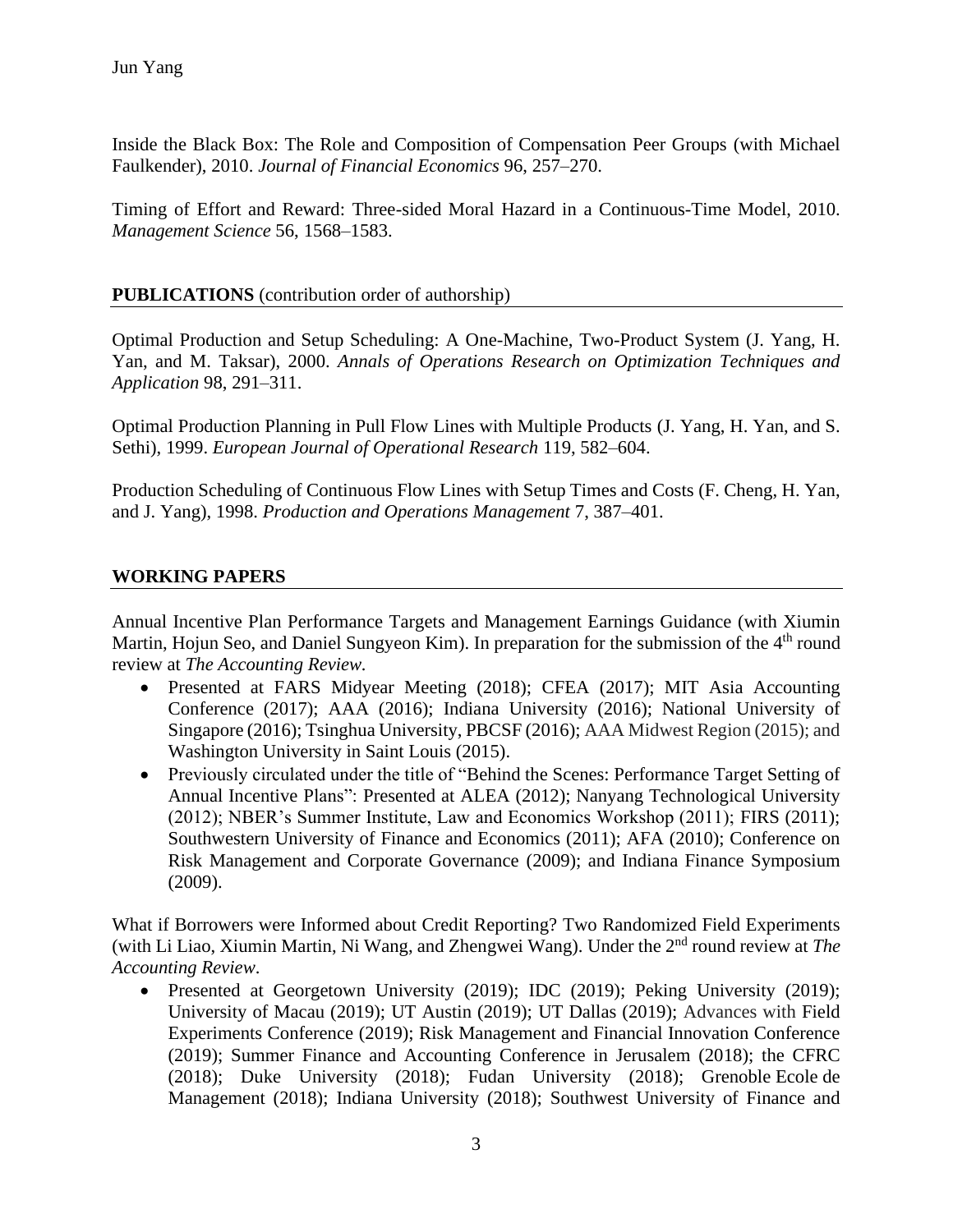Economics (2018); University of Amsterdam (2018); Xiamen University (2018); and Washington University in Saint Louis (2017).

Angry Borrowers: Negative Reciprocity in a Financial Market (with Li Liao, Zhengwei Wang, Hongjun Yan, and Congyi Zhou).

- Won the best paper award at the 2020 GSU-RFS FinTech Conference.
- Presented at the Asian Bureau of Finance and Economic Research (2021); Baylor University (2021); Hong Kong Polytechnic University (2021); Indiana University (2020); Michigan State University, University of Illinois in Chicago (2020); Peking University (2020); Southeast University (2020); AFA Poster Session (2020); 2020 Georgetown Privacy Day conference; 2020 GSU-RFS FinTech Conference; 5th International Conference on FinTech Development (2019); Tsinghua University (2019); and 2019 China Finance Review International Conference.

The Effect of Secondary Market Existence on Primary Market Liquidity: Theory and Evidence from a Natural Experiment in Peer-to-Peer Lending (with Craig Holden, Mingfeng Li, Kai Lu, and Zaiyan Wei).

• Presented at the CICF (2021); Summer Institute of Finance (2021); Boston University (2020); FED NY FinTech meeting (2020); FIRS (2020); WFA (2020); Deakin University (2019); Monash University (2019); the SEC (2019); University of Washington (2019); Steven Institute of Technology (2019); the  $4<sup>th</sup>$  CFPB Research Conference (2019); FDIC Annual Bank Research Conference (2019); INFORMS (2019); SFS Cavalcade Asia-Pacific (2019); the Summer Institute of Finance (2019); and Indiana University (2018).

Attention to Detail and Entrepreneurial Success (with Jinglin Jiang, Li Liao, Regan Stevenson, and Zhengwei Wang).

• Presented at BF/CF/DF virtual seminar (2020); Cal State Fullerton (2020); Indiana University (2020); Peking University (2020); and University of Louisville (2020).

Trust in Crowdfunding: Experimental Evidence from a Fund-raising Campaign (with Ha Diep-Nguyen).

• Presented at Indiana University (2021); Southwest University of Finance and Economics (2021); Renmin University (2021); and York University (2021).

Regulatory Circumvention: Underpricing and Flipping in Marketplace Lending (with Shyam Venkatesan, Brian Wolfe, and Woongsun Yoo).

• Presented at the MFA (2021); Southwest Finance Association Annual Meeting (2021); Indiana University (2020); and FMA (2019).

Compensation Contagion via Peer Benchmarking (with Gonul Colak and Pengfei Ye).

• Presented at Oslo Summer Workshop on Corporate Finance (2017); Southwest University of Finance and Economics (2017); FMA (2016); EFMA (2016); SFS Cavalcade (2016); Fordham University (2015); Hanken School of Economics (2015); Nanjing University (2015); Northeastern University (2015); Tsinghua University (2015); Virginia Tech (2015); and RPI (2014).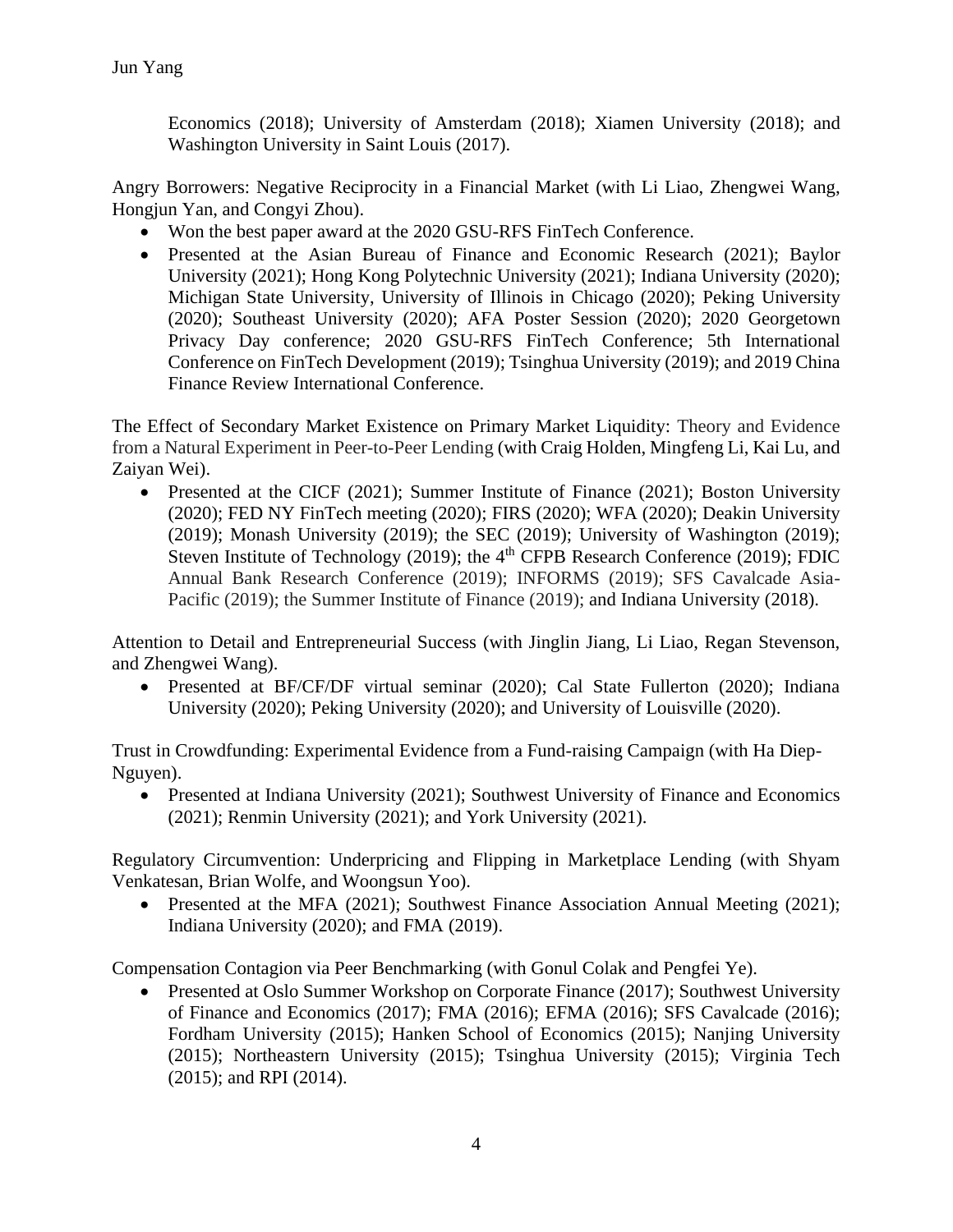Made in CEO Factories (with Ye Cai and Merih Sevilir).

• Presented at AFA (2015); CICF (2015); Finance Workshop at Tsinghua University (2015); Indiana University (2015); Southwest University of Finance and Economics (2015); Tsinghua University (2015); and CalPoly Finance Research Day (2014).

Contracting in a Continuous-Time Model with Three-Sided Moral Hazard and Cost Synergies (with Nian Yang and Yu Chen).

• Presented at Naniing University (2015).

Beating the Target: Performance Management around the Annual Incentive Target (with Daniel Sungyeon Kim) [inactive].

• Presented at SFS Finance Cavalcade (2014).

Inattention, Forced Exercises, and Executive Stock Options (with Ohad Kadan and Hong Liu) [inactive].

#### **CONFERENCE PRESENTATIONS AND DISCUSSIONS**

- 2021: The Asian Bureau of Finance and Economic Research\*; China International Conference in Finance (CICF)\*; CFEA (chair); Midwest Finance Association Annual Meeting\*; Southwest Finance Association Annual Meeting\*; Southwest University of Finance and Economics Summer Research Workshop; and Summer Institute of Finance (discussant).
- 2020: Banff Frontiers Conference (by invitation); FED NY Fintech Conference; FIRS; Georgetown Data Privacy Day\*; GSU-RFS FinTech Conference\*; the Midwest Finance Association (MFA, discussant); NBER Law and Economics Program Meeting (by invitation); and Western Finance Association (WFA)\*.
- 2019: The 4<sup>th</sup> CFPB Research Conference; Advances with Field Experiments Conference<sup>\*</sup>; the FDIC Annual Bank Research Conference\*; INFORMS\*; the Northern Finance Association (NFA, discussant); Risk Management and Financial Innovation Conference; the SFS Cavalcade\*; SFS Cavalcade Asia-Pacific\*; and Summer Institute of Finance\*.
- 2018: China Financial Research Conference (CFRC); FARS Midyear Conference\*; Summer Finance and Accounting Conference in Jerusalem\*; Summer Institute of Finance\*.
- 2017: CFEA\*; CFRC; Financial Research and Practice Forum at Peking University; Delaware Governance Conference Symposium\*; FIRS\*; Midwest Finance Association (MFA, discussant); MIT Asia Accounting Conference\*; Northeastern University Finance Conference (discussant); Shanghai Fintech Conference\*; and the WFA-CFAR and JFI Conference.
- 2016: AAA\*; Drexel Academic Conference on Corporate Governance (in the early idea session); EFMA (two papers on program)\*; [Financial Institutions, Regulation and Corporate](http://www.eventbrite.com.au/e/financial-institutions-regulation-and-corporate-governance-fircg-conference-registration-19774729749?utm_source=eb_email&utm_medium=email&utm_campaign=order_confirmation_email&utm_term=eventname&ref=eemailordconf)  [Governance Conference;](http://www.eventbrite.com.au/e/financial-institutions-regulation-and-corporate-governance-fircg-conference-registration-19774729749?utm_source=eb_email&utm_medium=email&utm_campaign=order_confirmation_email&utm_term=eventname&ref=eemailordconf) NBER Law and Economics Midyear Conference\*; NFA\*; SFS Cavalcade\*; and Yale Corporate Law Weil, Gotshal & Manges Roundtable (by invitation).
- 2015: American Finance Association (AFA)\*; CICF; Drexel Academic Conference on Corporate Governance; Finance Workshop at Tsinghua University; Financial Management Association (FMA)\*; Netspar International Pension Workshop\*; and NFA.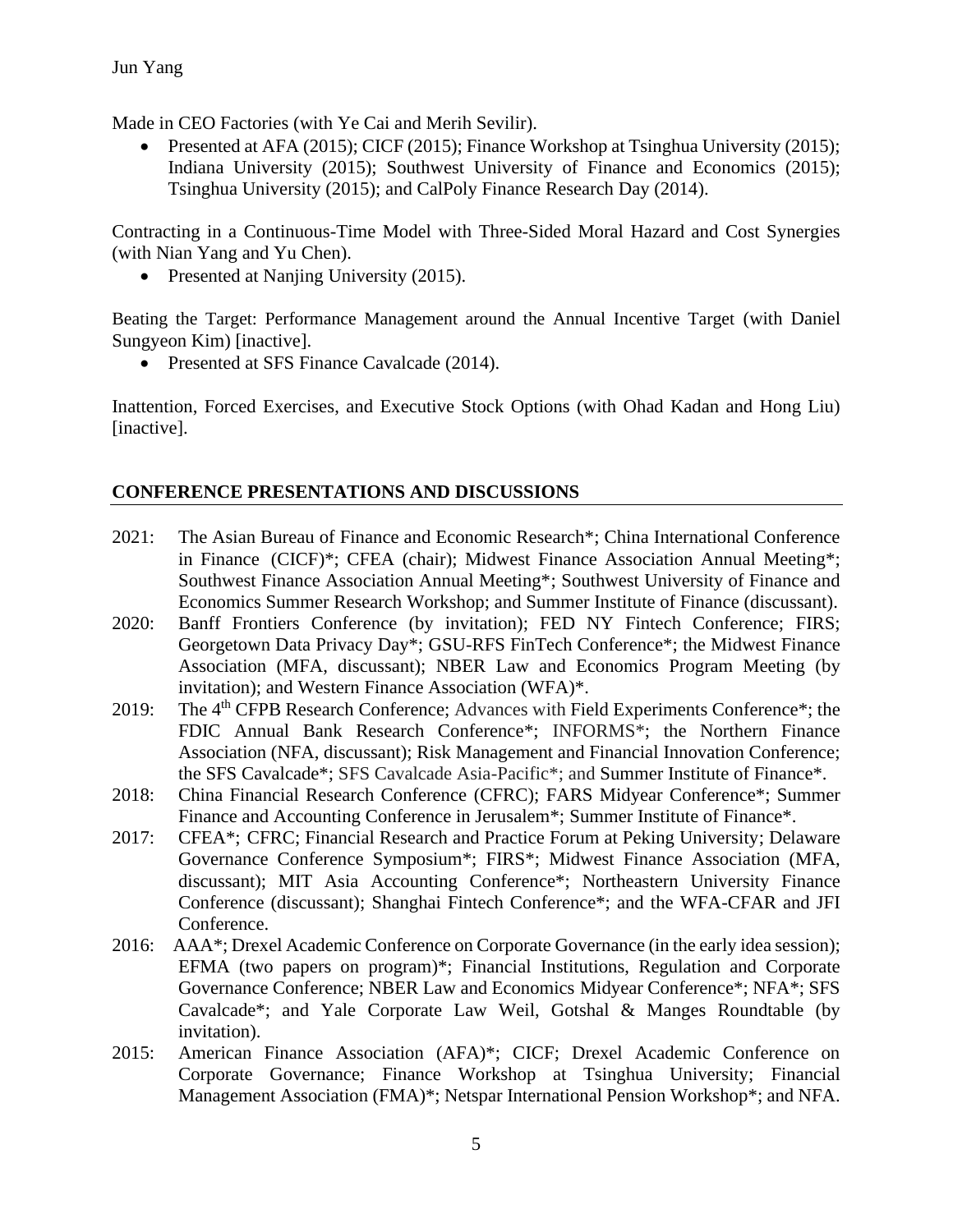- 2014: Financial Intermediation Research Society (FIRS)\*; FMA\*; and SFS Finance Cavalcade (presenter and discussant).
- 2013: AFA\*; Conference on Financial Economics and Accounting (CFEA)\* (discussant); Corporate Finance Conference at Washington University in Saint Louis (discussant); CRES Foundation of Business Strategy Conference (discussant); Drexel Academic Conference on Corporate Governance (discussant); NBER's Summer Institute, Law and Economics Workshop; and SFS Finance Cavalcade (discussant).
- 2012: American Law and Economics Association (ALEA) (two papers on program); NBER's Summer Institute, Law and Economics Workshop (discussant); and SunTrust Beach Conference (discussant).
- 2011: CFEA (discussant); Conference on "Executive Compensation after the Financial Crisis"; Conference on Empirical Legal Studies (CELS); FIRS\*; NBER's Summer Institute, Law and Economics Workshop; SFS Finance Cavalcade (discussant); and Summer Institute of Finance, China (presenter and discussant).
- 2010: CELS (discussant); FMA (discussant); and AFA (presenter and discussant).
- 2009: AFA; CICF (presenter, discussant, and session chair); Conference on Risk Management and Corporate Governance; Drexel Academic Conference on Corporate Governance\*; Indiana Finance Symposium; and the "Managers, Incentives, and Organisational Structure: Latest Research and Implications for the Financial Services Industry" Conference\*.
- 2008: AFA; FIRS\*; Frontiers of Finance Conference\*; Indiana Finance Symposium; and Yale Corporate Law Weil, Gotshal & Manges Roundtable (by invitation).
- 2007: CICF (three papers on program); Financial Research Association (FRA); Harvard Business School Strategy Seminar\*; and Journal of Financial Intermediation Conference on Financial Contracting: Theory and Evidence.
- 2006: AFA (two papers on program); Conference on Corporate Governance at Washington University in Saint Louis; FIRS (presenter and discussant); and Journal of Banking and Finance Meeting.
- 2004: EFA\*; and FMA (discussant).
- 2003: Midwest Finance Association.
- 2002: Western Finance Association (discussant).

\* indicates presentation by coauthors.

#### **INVITED SEMINARS**

- 2022: Tsinghua University (scheduled); University of Massachusetts in Lowell.
- 2021: Baylor University; the Hong Kong Polytechnic University; Louisiana State University; Renmin University; and York University.
- 2020: BF/CF/DF virtual seminar; Cal State Fullerton; Chapman University (scheduled); Mississippi State University (scheduled); Michigan State University, University of Illinois in Chicago; Peking University, Guanghua; Peking University, HSBC; and University of Louisville.
- 2019: Deakin University; Monash University; Peking University; and Securities and Exchange Commission (SEC).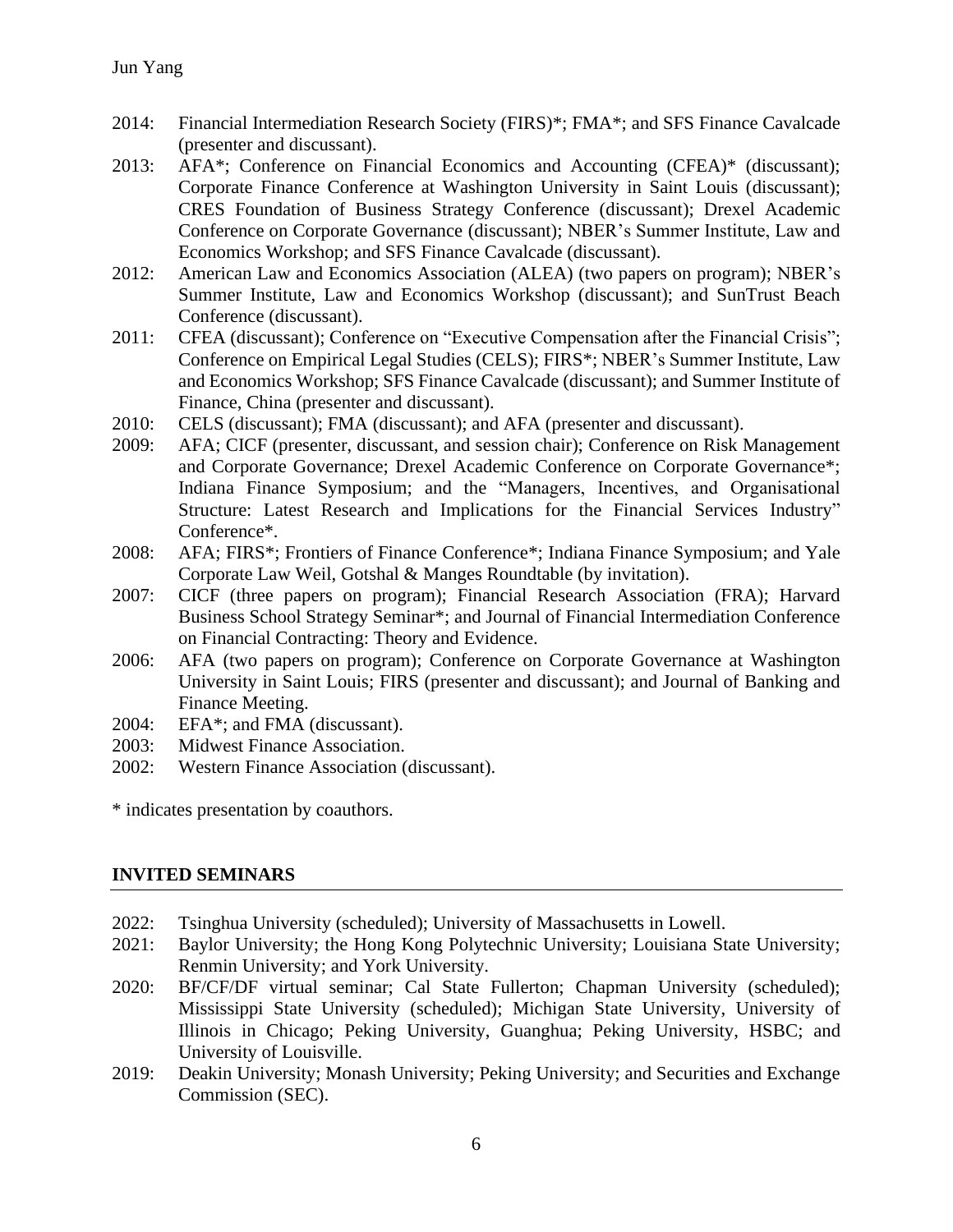- 2018: Grenoble Ecole de Management; Southwest University of Finance and Economics; Tianjin University; University of Amsterdam; and Xiamen University.
- 2017: Fordham University; Nanyang Technological University, Singapore; Shenzhen University of Science and Technology; Singapore Management University; Southwest University of Finance and Economics; University of Electronic Science and Technology of China; and University of Illinois at Chicago; and UIUC.
- 2016: Peking University, Guanghua; Peking University, HSBC; Tsinghua University, PBCSF; Tsinghua University, SEM; the SEC; Shanghai Advanced Institute of Finance; and Shenzhen University of Science and Technology.
- 2015: Chinese University of Hong Kong; City University of Hong Kong; Dalian University of Technology; Nanjing University; Peking University; Southwestern University of Finance and Economics; Tsinghua University, PBCSF; and Tsinghua University, SEM.
- 2014: Mississippi State University; Nanjing University; Southwestern University of Finance and Economics; and University of Missouri.
- 2013: Technological University of Sydney; University of Melbourne; University of New South Wales; and University of Sydney.
- 2012: Cheung Kong Graduate School of Business; HKUST; Michigan State University; Nanyang Technological University; National University of Singapore; Singapore Management University; and University of Arkansas.
- 2011: Federal Deposit Insurance Corporation; Georgia Institute of Technology; and Southwestern University of Finance and Economics.
- 2010: University of Maryland.
- 2006: Shanghai Jiao Tong University; Shanghai University of Finance and Economics; Tsinghua University; and UT Dallas.
- 2005: Florida State University; Georgia Institute of Technology; Indiana University; Iowa State University; UC Irvine; University of Cincinnati; University of Notre Dame; and University of South Florida.
- 2004: California State at Fullerton; Georgia State University; San Diego State University; University of Georgia; and University of Houston.

#### **MEDIA COVERAGE**

- "Paying by Donating: Corporate Donations Affiliated with Independent Directors," *Harvard Law School Forum*, June 18, 2020.
- "When Signing Bonuses for Top Executives Pay Off for the Company," *The Wall Street Journal*, February 22, 2017.
- ["Golden Hellos: Signing Bonuses for New Top Executives,](https://corpgov.law.harvard.edu/2016/11/07/golden-hellos-signing-bonuses-for-new-top-executives/)" *Harvard Law School Forum*, November 7, 2016.
- "Companies Use IRS to Raise Bonuses with Earnings Goals," *Bloomberg*, September 12, 2013.
- "Is Disclosure an Effective Cleansing Mechanism? The Dynamics of Compensation Peer Benchmarking," *Harvard Law School Forum*, December 12, 2012.
- "Why Do CEOs Survive Corporate Storms?" [Explaining CEO Employment in Misreporting Firms], *Harvard Law School Forum*, January 27, 2012.
- Co-author was interviewed by *PBS* on compensation peer benchmarking, October 4, 2011.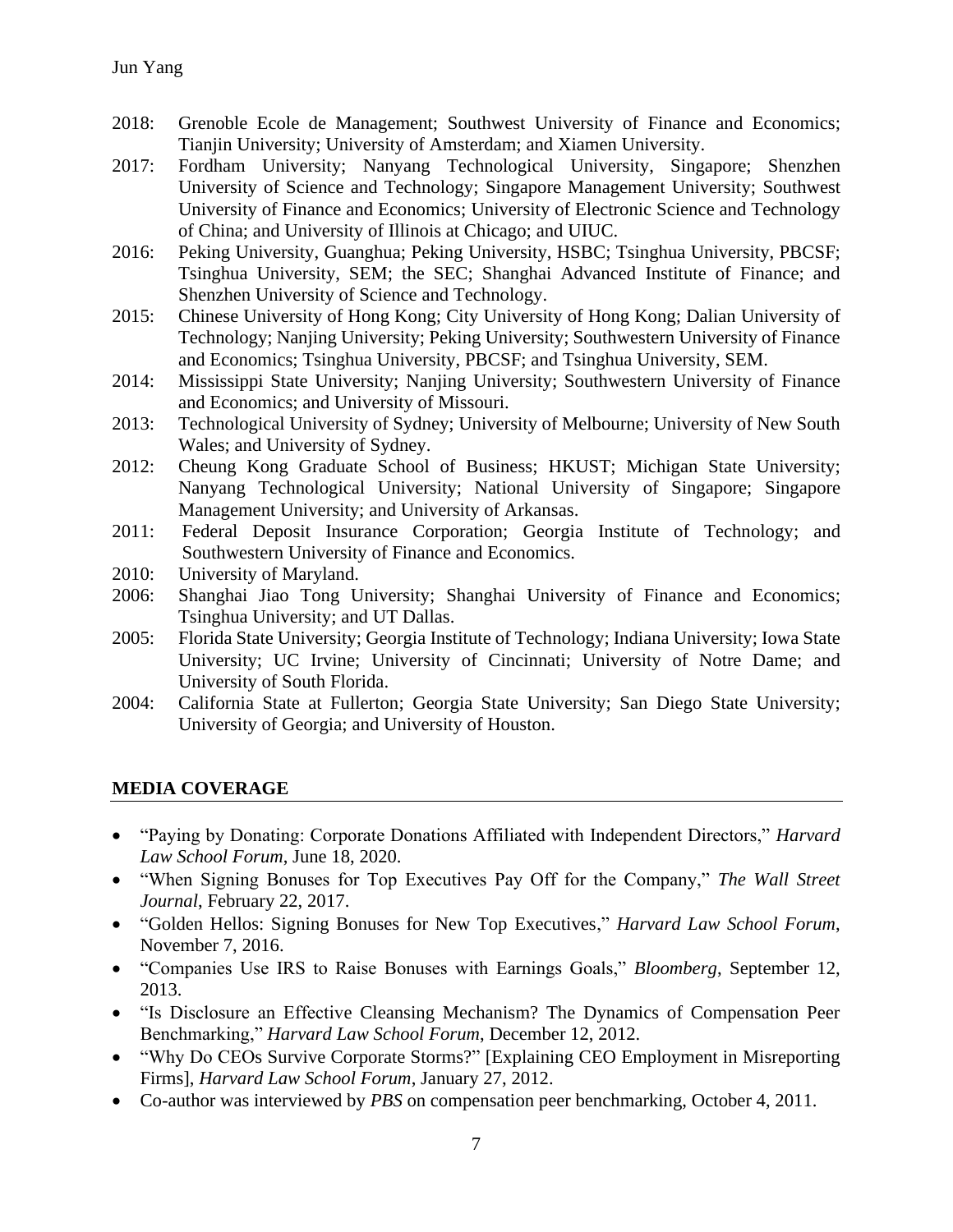- "Cozy Relationships and 'Peer Benchmarking' Send CEOs' Pay Soaring," *The Washington Post*, October 3, 2011.
- "A Chance to Veto a CEO's Bonus," *The Wall Street Journal*, January 29, 2011 (co-author was interviewed about executive compensation and peer benchmarking).
- "Study: Boards Use Peers to Inflate Executive Pay," *New York Times*, July 26, 2010.
- "Picking Big 'Peers' to Set Pay," *The Wall Street Journal*, August 18, 2009.
- "Compensation Peer Groups," *Harvard Law School Forum*, June 26, 2009.
- Co-author was interviewed by the *BBC* on compensation peer benchmarking, June 26, 2009.
- "Comparison Shopping: The Real Reason CEO Compensation Got Out of Hand," *Slate*, May 11, 2009.
- Interviewed by Gretchen Morgenson at *New York Times*, February 12, 2009.

## **TEACHING AND ADVISING**

### **TEACHING**

- Kelley School of Business, Financial Management (MBA and MSF), 2017–present.
- Kelley School of Business, Intermediate Corporate Finance (Undergraduate), 2006–2019.
- Olin Business School, Washington University in Saint Louis, Mergers & Acquisitions (Graduate), 2014.

## PH.D. DISSERTATION COMMITTEE CHAIR AT KELLEY

• Wei Wang, 2023 (expected graduation).

## PH.D. DISSERTATION COMMITTEE CO-CHAIR AT KELLEY

• Daniel Sungyeon Kim, 2012 (Placement: Peking University).

## PH.D. DISSERTATION COMMITTEE MEMBER

- Ha Diep Nguyen, Kelley School of Business, 2020 (Placement: Purdue University).
- Chiyoung Cheong, Kelley School of Business, 2019 (Placement: City University of Hong Kong).
- Shyam S. Venkatesan, Kelley School of Business, 2013 (Placement: Tulane University).
- Gabby Wang, Kelley School of Business, 2013 (Placement: University at Buffalo).
- Yu Chen, Department of Economics, 2012 (Placement: Nanjing University).
- Bader Alhashel, Kelley School of Business, 2011 (Placement: Kuwait University).
- Peggy Huang, Kelley School of Business, 2011 (Placement: Tulane University).
- Cassandra Marshall, Kelley School of Business, 2011 (Placement: University of Richmond).
- Woonam Seok, Department of Economics, 2011 (Placement: Korea Economics Institute).

### PH.D. SECOND YEAR PAPER ADVISOR AT KELLEY

• Daniel Sungyeon Kim, 2009.

## PH.D. DISSERTATION PROPOSAL COMMITTEE AT KELLEY

• Yoon Hoo Kim, 2019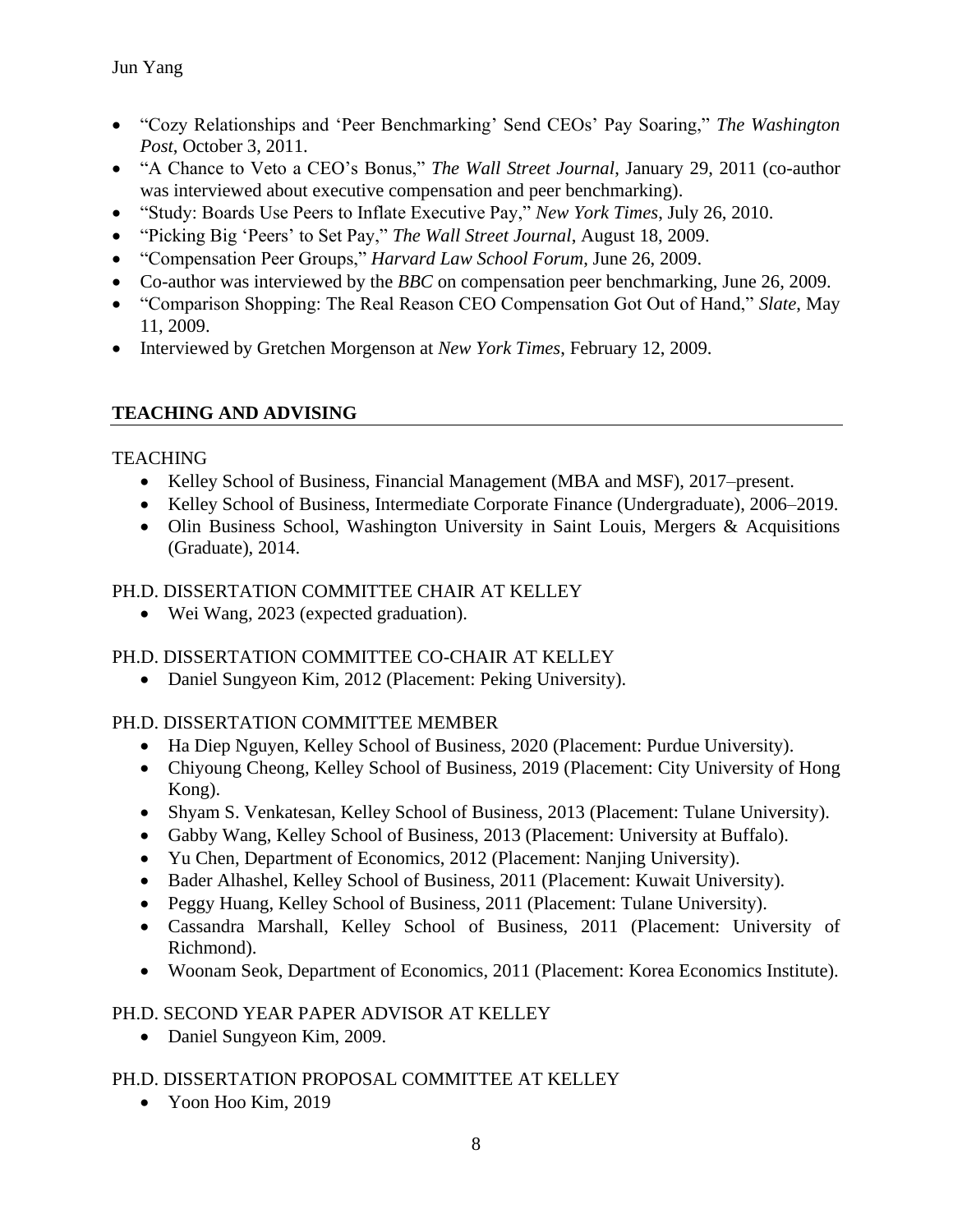Jun Yang

- Shanshan Guo, 2015.
- Wenbin Wang, 2011.
- Daniel Johnstone, 2009.

## SENIOR THESIS ADVISOR AT KELLEY

- Minghua Xie, 2019.
- Kang Lee,  $2014$ .
- Bryce Fathauer, 2012.
- Henry Lin, 2010.
- David Gong, 2007.

## **SERVICE**

### DEPARTMENT LEVEL

- Co-chair, Department of Finance, 2021–present.
- Founder of the THH Zijing-Kelley Online MSF program.
- Member of the Online MSF committee, 2016–present.
- Coordinator of the doctoral committee, 2014–2018.
- Coordinator of the undergraduate committee, 2012–2013.
- Member of doctoral committee, 2006–2011.

### SCHOOL LEVEL

- Director, the Institute for Corporate Governance, 2019–present.
- Research & Instructional Database Committee, 2012–2013.
- Faculty Advisor for Personal Finance Club, 2011–2012.
- Research Policy Committee, 2010–2012.
- Kelley Scholars and Honors Program Committee, 2009–2010.

### PROFESSIONAL SERVICE

- Track Chair for FMA Annual Meetings, 2017, 2021.
- Member of the Program Committee for the WFA Annual Meetings, 2017–present.
- Member of the Program Committee for the NFA Annual Meetings, 2019–present.
- Member of the Program Committee for the SIF (China), 2019–present.
- Member of the Program Committee for the FMA Annual Meetings, 2014–present.
- Member of the Program Committee for the Annual Corporate Finance Conference at Washington University in Saint Louis, 2007–present.
- Member of the Program Committee for the 22nd Annual Conference on Financial Economics and Accounting, 2011.
- Member of the Program Committee for the EFMA Annual Meeting, 2008–2009.
- *Ad hoc* referee for the following journals:
	- American Economic Review; Finance Research Letters; Financial Management; Financial Review; Journal of Accounting, Auditing and Finance; Journal of Accounting and Public Policy; Journal of Corporate Finance; Journal of Economic Behavior & Organization; Journal of Economic Theory; Journal of Empirical Finance; Journal of Finance; Journal of